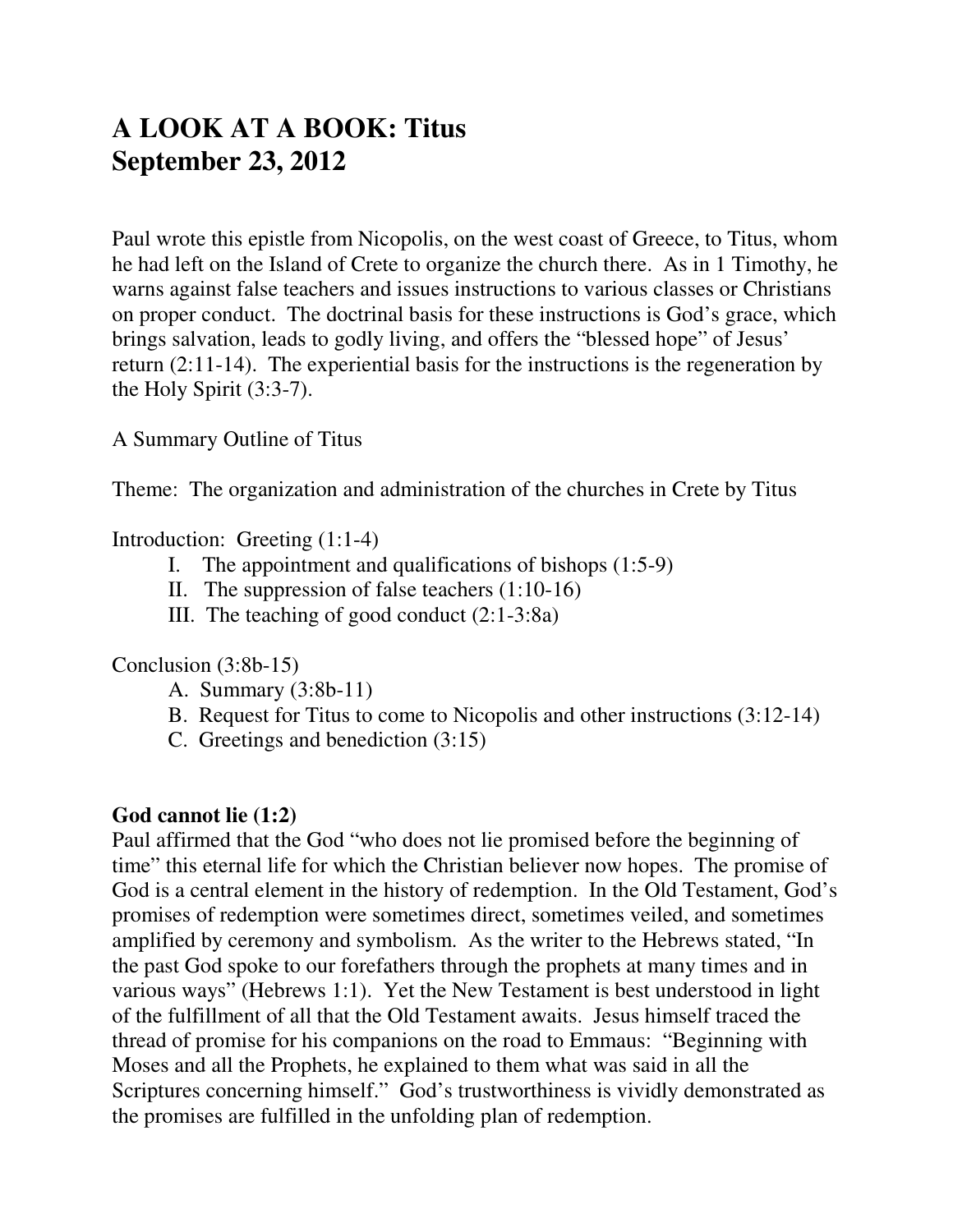### **I was entrusted (1:3)**

God has revealed "his word." In this context, "his word" is simply "his message" (i.e., "the gospel of Jesus Christ"). Paul did affirm that the historical person Jesus Christ, encompassing both his teaching and complete redemptive work, is "the gospel" (cf. 1 Corinthians 1:23; 15:12; 2 Corinthians 1:19; 11:4; Philippians 1:15- 18). The coming of Jesus Christ into human history constitutes the visible fulfillment of God's promise of eternal life for humanity.

## **My true child (1:4a)**

The term "true son" (literally "true child") is one Paul also used with reference to Timothy (1 Timothy 1:2). The term "son" can be used as an expression of affection, or it may suggest that Titus was one of Paul's own converts. This relationship is further defined by Paul's addition of the phrase "in our common faith." In this way Paul also alluded to the legitimacy of Titus's authority to receive and implement his instructions in Crete.

Personal facts known about Titus are not extensive. He was a "Greek" (Galatians 2:3), probably one of Paul's own converts (Titus 1:4) and subsequently one of Paul's "co-workers" (2 Corinthians 8:23). We can reasonably infer from 2 Corinthians that Titus possessed considerable people skills (naturally acquired or Holy Spirit given) and that he was a man of unquestioned integrity, especially with regard to financial resources.

## **Crete (1:5)**

Crete, although relatively small, is one of the larger islands in the Mediterranean Sea. By the second century B.C., Crete had a substantial Jewish population, powerful enough to obtain the protection of Rome. Acts 2:11 reports that Cretan Jews were among those visiting Jerusalem who witnessed the unique moving of the Holy Spirit on the Day of Pentecost. The large and influential Jewish population on Crete, as well as the initial exposure of Cretan Jews to the gospel at Pentecost, suggests that Crete was a fertile location for missionary work.

Paul's statement (1:5), "the reason I left you in Crete," suggests that Paul and Titus had actually been involved in a joint missionary effort on the island. For unknown reasons, Paul left Crete before the churches were fully organized. However ,Paul temporarily left Titus behind (3:12) in order to complete the organization.

# **Qualifications for Elder (1:6-9)**

The qualifications presented require acceptable conditions in three basic areas of the prospective elder's life, namely,  $(1)$  his marriage and family  $(v. 6)$ ,  $(2)$  his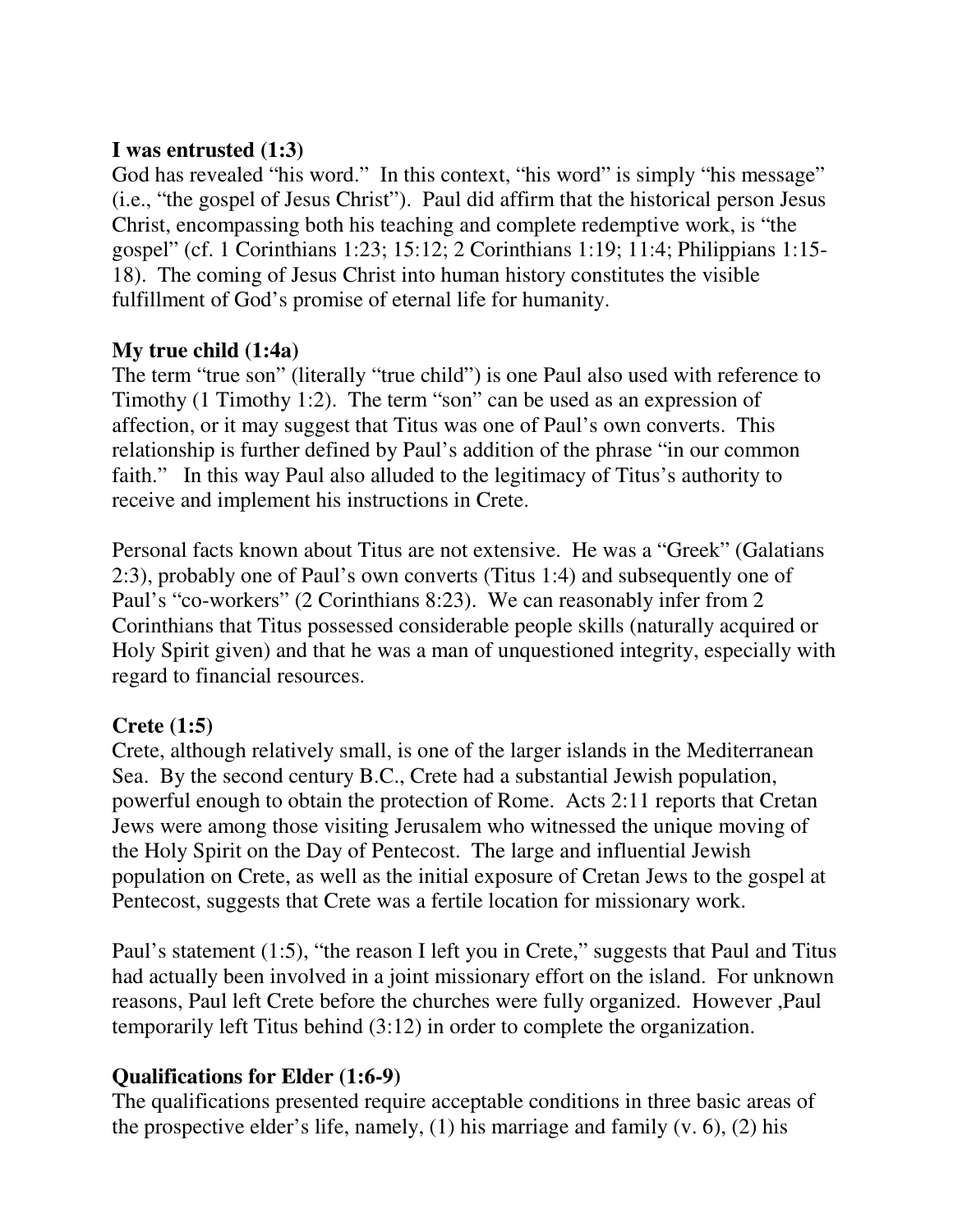personality and character traits (vs. 7-8), and (3) his devotion to God's Word and his commitment to teaching and protecting the true gospel message.

#### **Nothing bad to say (2:8)**

Paul's desire that the opponents "may be ashamed because they have nothing bad to say about us" does not imply that he thinks the communication of the gospel can be so good that it will be unchallenged or uncriticized. Paul's own experience as a teacher or preacher of the gospel demonstrated that this would not be the case. Rather, his concern was that no legitimate challenge or criticism be offered. Of course, criticisms will be made; yet hostile critics will ultimately be "ashamed" in the sense of publicly suffering loss of respect as it becomes apparent that their criticisms are groundless. Interestingly, Paul included himself by stating "they have nothing bad to say about *us*." Titus was thus reminded that his teaching, both by word and example, would reflect not only on himself but on Paul as well, since he functioned on Crete under the apostle's authority and as his personal representative.

#### **Only his mercy (3:5)**

The biblical fact that people cannot earn salvation strikes at the very heart of human pride and thus denies people the opportunity of exalting themselves. It is a reflection of this pride that popular conceptions of attaining salvation revolve around "keeping the law," "doing more good deeds than bad deeds," or living up to some (usually undefined) "moral standard." Theologically, the purpose of the Old Testament law is *not* to show how humans could save themselves. Rather, the purpose of the law is to show humans that they *cannot* save themselves and that their only hope for salvation is in the gracious promise of God (Galatians 3:10-27).

#### **Help the lawyer (3:13)**

If Zenas and Apollos were presently on Crete (as seems likely), they probably delivered this letter to Titus. This is the only reference to Zenas in the New Testament; however, the additional description "the lawyer" reveals a common Pauline literary trait (cf. "Luke, the doctor," Colossians 4:14; also Romans 16:23; 2 Timothy 4:14). The term "lawyer" in this context indicates that Zenas was either an expert in Jewish law (e.g., Matthew 22:35; Luke 7:30) or perhaps a Roman civil jurist. Undoubtedly, Apollos was the converted Alexandrian Jew known from Acts 18-19 and 1 Corinthians. Paul instructed Titus, "Do everything you can to help Zenas the lawyer and Apollos on their way." Using the same Greek verb *propempo* ("help send forward"), this appeal for Christian aid along the journey is found in Acts 15:3; 21:5; Romans 15:24; 1 Corinthians 16:6, 11; 2 Corinthians 1:16; and 3 John 6. Titus was also to "see that they have everything they need." Supplying the needs of those who traveled from their homes to proclaim the gospel